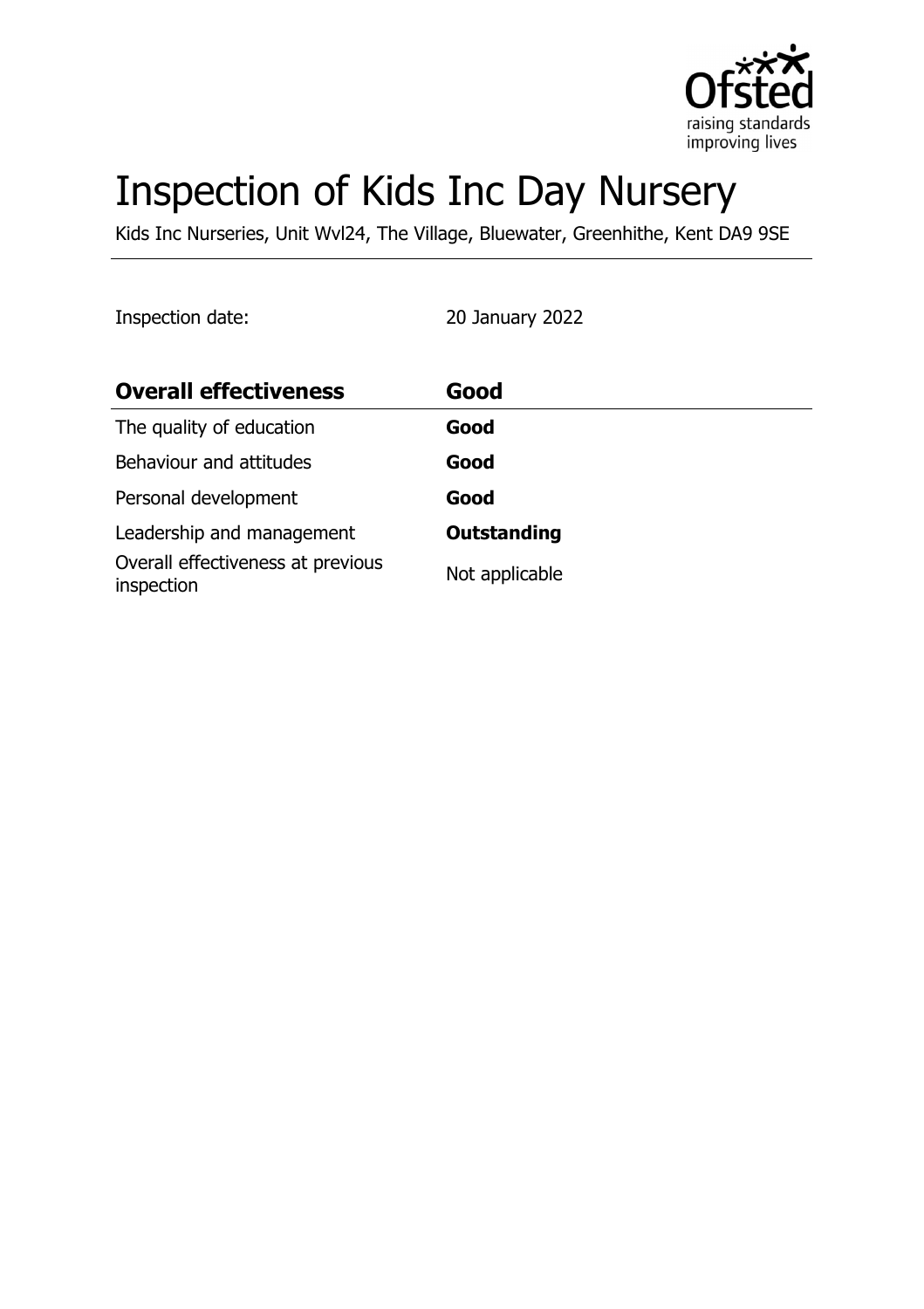

# **What is it like to attend this early years setting?**

#### **The provision is good**

All children have fun and progress well. Babies form strong bonds with their key person. They develop the confidence to explore their environment, quickly learning that there is a cuddle waiting for them when they need comfort or reassurance. One-year-old children receive the same nurturing care as they engage in activities specifically planned to help them develop their social skills. They happily play alongside other children, for example as they explore the properties of resources such as cornflour mixed with water.

Older children develop independence in their learning and join in with activities enthusiastically. They engage in animated conversations with their friends and with staff. Children concentrate well, for example as they construct buildings and roadways. Children enjoy looking at books and staff skilfully build on this interest. For example, a recent fascination with a book about volcanoes led to an activity to make a model volcano and discussions about features such as lava.

Children are friendly, polite and behave very well. Staff use positive and consistent methods to support children to understand what is expected of them, and offer gentle reminders when necessary. Children learn, from an early age, to listen to others, share and take turns. This helps them to develop important social skills and to prepare them for their future learning.

## **What does the early years setting do well and what does it need to do better?**

- Leadership and management is inspirational. The newly established senior management team has extremely high aspirations. Regional managers have spent time evaluating all aspects of the nursery's practices and the impact they have on staff and children. They have developed a very accurate knowledge of the strengths and areas where improvement is needed. They are currently implementing a precisely targeted package of support that reflects the unique needs of the nursery.
- $\blacksquare$  All staff, including apprentices, receive a great deal of support to continually develop their professional skills and knowledge. They benefit from an extensive range of training opportunities and receive regular one-to-one supervision.
- Staff work very well together, creating an efficient service that is centred around promoting the well-being of children. Staff communicate highly effectively within each room and throughout the nursery. The personalities, preferences and developmental needs of each child are fully understood and their moves between rooms are managed sensitively.
- $\blacksquare$  The member of staff who coordinates the care for children with special educational needs and/or disabilities has a detailed knowledge of the very specific needs of each child. She works closely with their key person, parents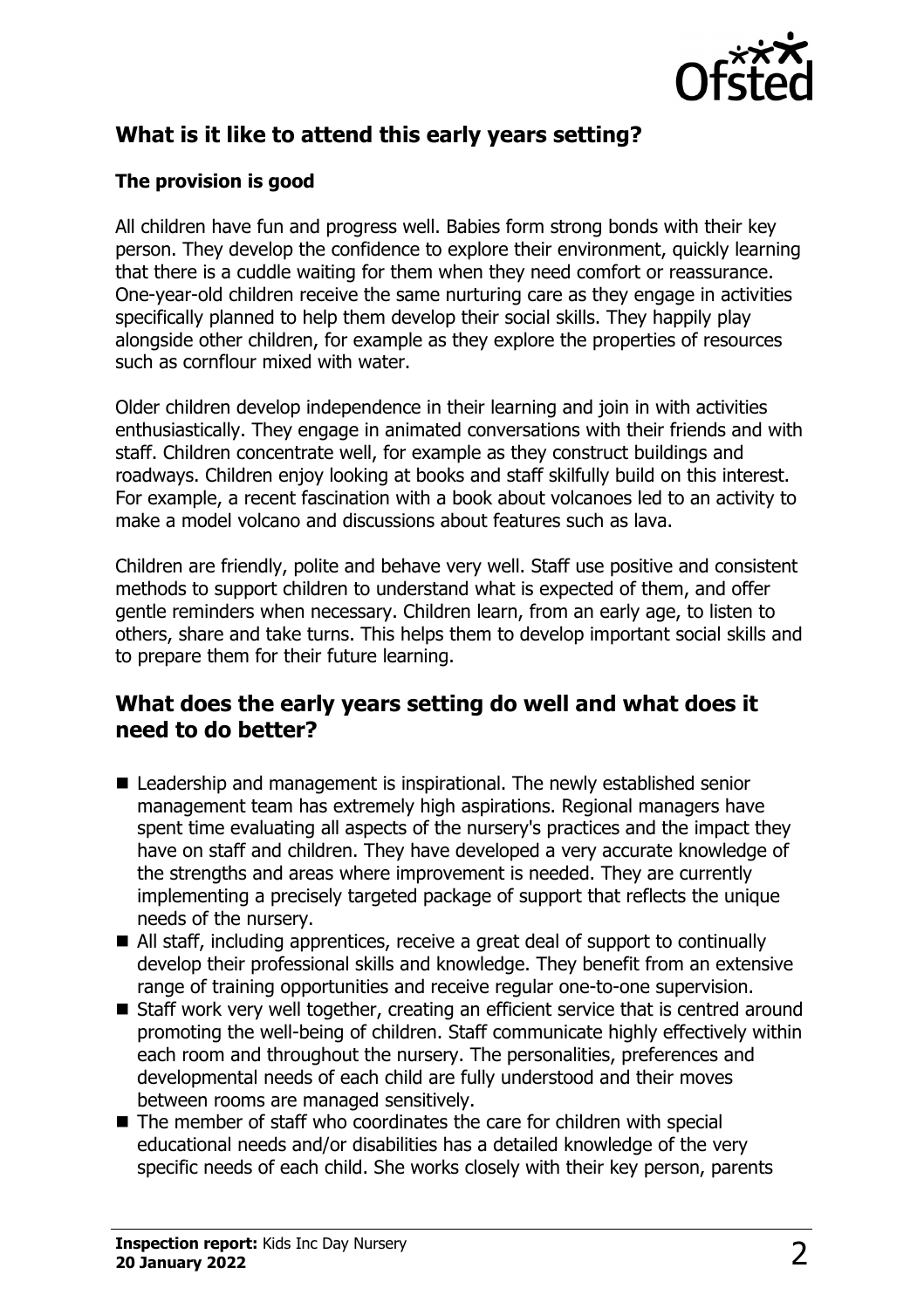

and outside agencies to agree and constantly update individual care plans.

- $\blacksquare$  Children play and learn in an environment that is rich in language. Staff working with all age groups speak clearly to children as they play, introducing new vocabulary and modelling good grammar.
- While teaching is strong overall, some areas of learning are promoted more effectively than others. Children enjoy regular opportunities to engage in physical play. The babies in particular benefit from using a range of resources that help to develop their mobility. The layout of the nursery means that rooms used by older children do not have easy access to the outdoor play space. There is a timetable to ensure all children spend time outside each day. However, this has not been organised as effectively as possible to make the very best use of this popular space.
- $\blacksquare$  Children's creativity is promoted through games such as role play. Staff teach children a lot of skills to support their expressive art and design, including using scissors, mixing paint effects and using a variety of tools to make marks. However, staff sometimes plan art activities a little too rigidly. This results in children creating artwork that all looks similar rather than using the techniques they have learned to express their own ideas. This is an area that has been identified for improvement by the senior management team.
- Changes have been made to the way in which information about children's progress is shared with their parents. For example, staff write a letter to each child that summarises their learning and sets out what is planned for them in the immediate future. These have proved very popular with parents, who feed back that the letters offer a personal touch that shows how well staff know their children.

# **Safeguarding**

The arrangements for safeguarding are effective.

Staff have a secure knowledge and understanding of safeguarding matters, including the risks associated with extreme views and behaviours. They complete regular training to keep their knowledge up to date and know the procedures to follow should they have concerns about the welfare of any child. There are also clear and appropriate arrangements to respond to any allegations against staff. The leadership team responds promptly to address any weaknesses identified in safety or security at the setting.

## **What does the setting need to do to improve?**

#### **To further improve the quality of the early years provision, the provider should:**

 $\blacksquare$  review and improve the organisations of some aspects of the daily routine to maximise the support for children who like to spend time outdoors and to enhance further the opportunities for older children to engage in active play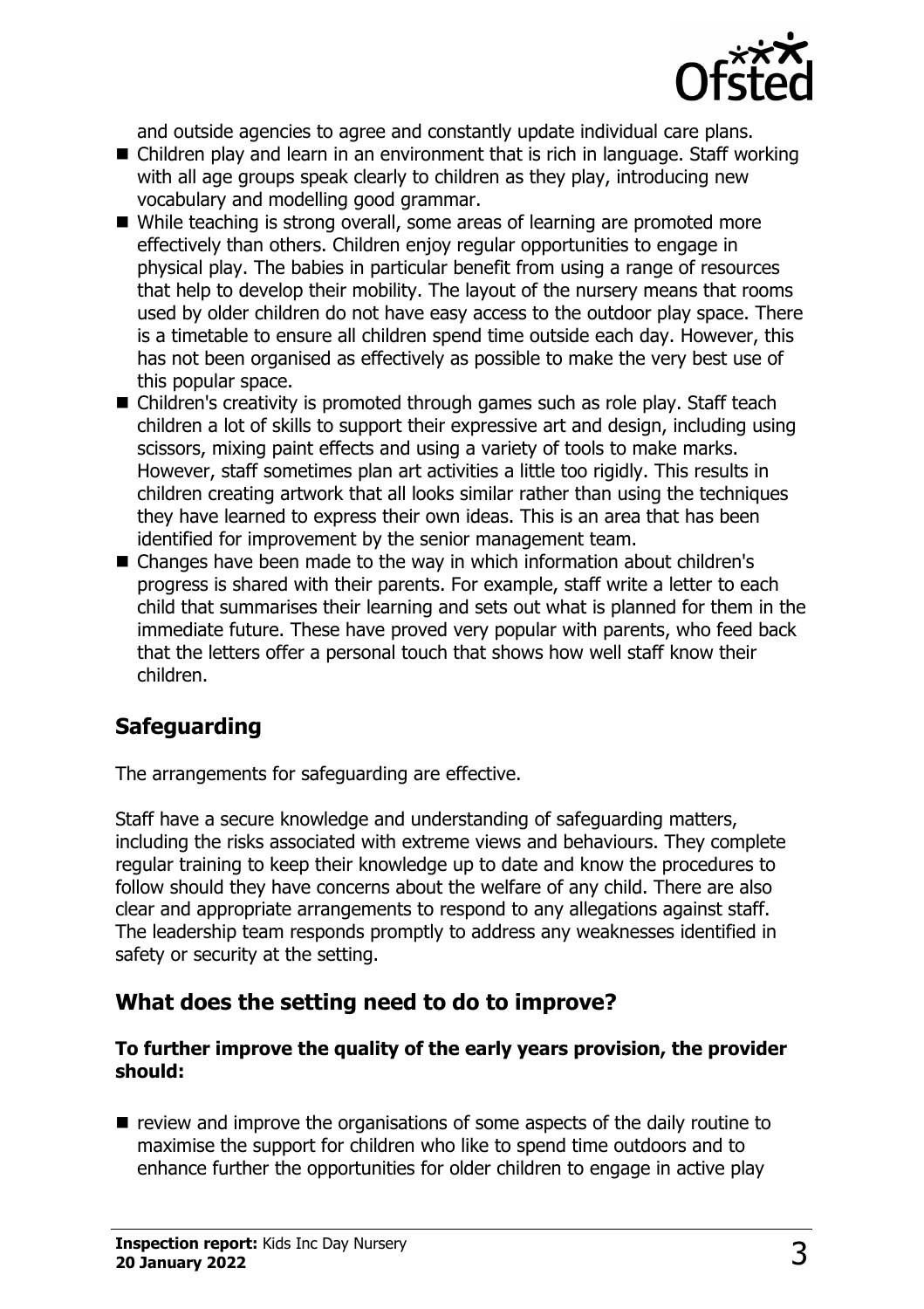

■ support staff to understand how to enable children to use the artistic skills and techniques they learn to explore their own ideas and to express themselves in their artwork.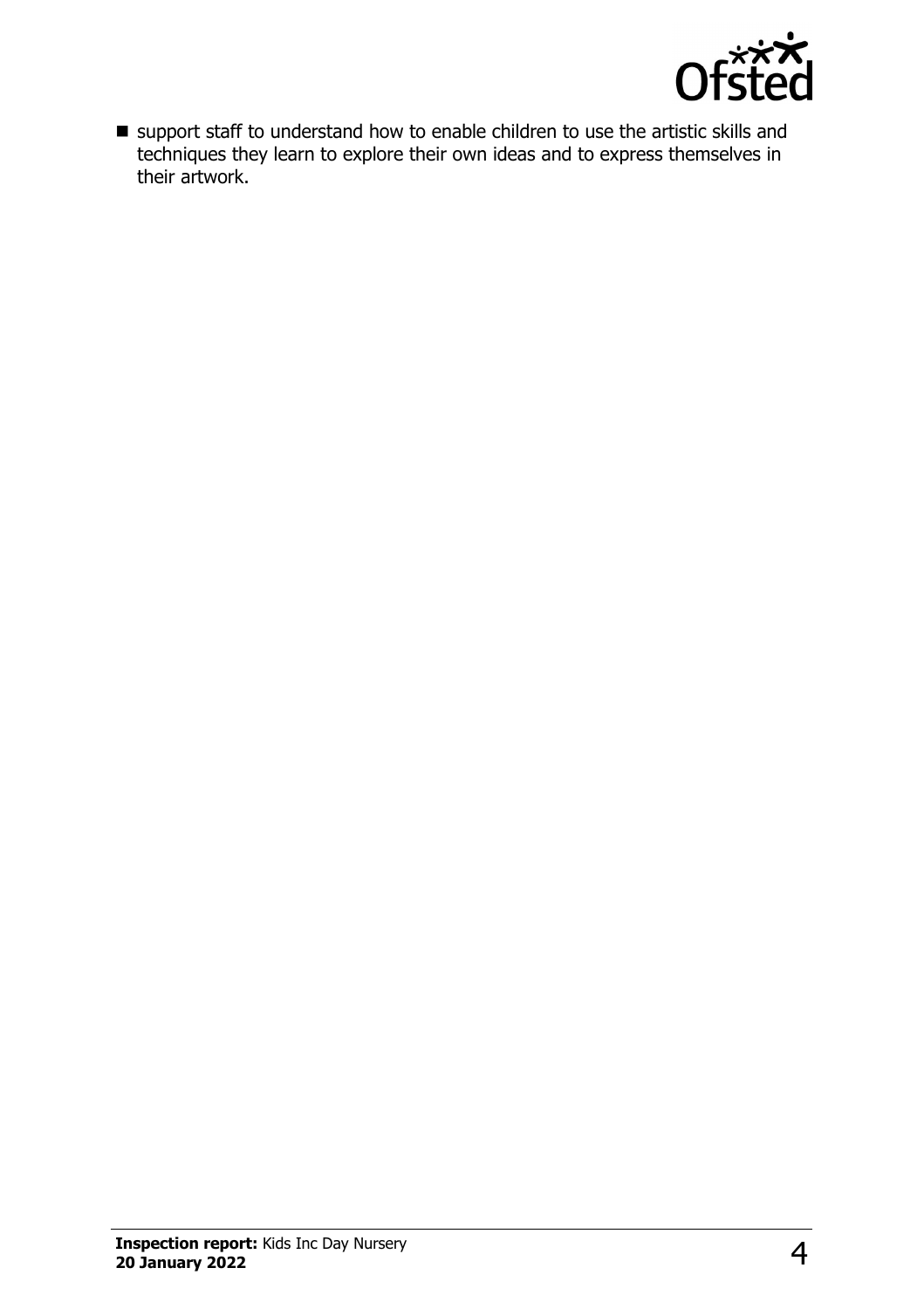

| <b>Setting details</b>                         |                                                        |
|------------------------------------------------|--------------------------------------------------------|
| Unique reference number                        | 2529956                                                |
| <b>Local authority</b>                         | Kent                                                   |
| <b>Inspection number</b>                       | 10218425                                               |
| <b>Type of provision</b>                       | Childcare on non-domestic premises                     |
| <b>Registers</b>                               | Early Years Register, Compulsory Childcare<br>Register |
| Day care type                                  | Full day care                                          |
| Age range of children at time of<br>inspection | $0$ to $4$                                             |
| <b>Total number of places</b>                  | 106                                                    |
| Number of children on roll                     | 140                                                    |
| Name of registered person                      | <b>Blueberry Enterprises Limited</b>                   |
| Registered person unique<br>reference number   | RP905981                                               |
| <b>Telephone number</b>                        | 0208 598 2600                                          |
| Date of previous inspection                    | Not applicable                                         |

## **Information about this early years setting**

Kids Inc Day Nursery registered in 2019. It is one of 12 nurseries owned by the same provider. The nursery operates from premises in the grounds of the Blue Water retail park. It is open from 7.30am to 6pm Monday to Friday throughout the year. The nursery receives funding to provide early education for children aged three and four years. There are 32 staff, 20 of whom hold qualifications at level 2 or above.

## **Information about this inspection**

```
Inspector
Liz Caluori
```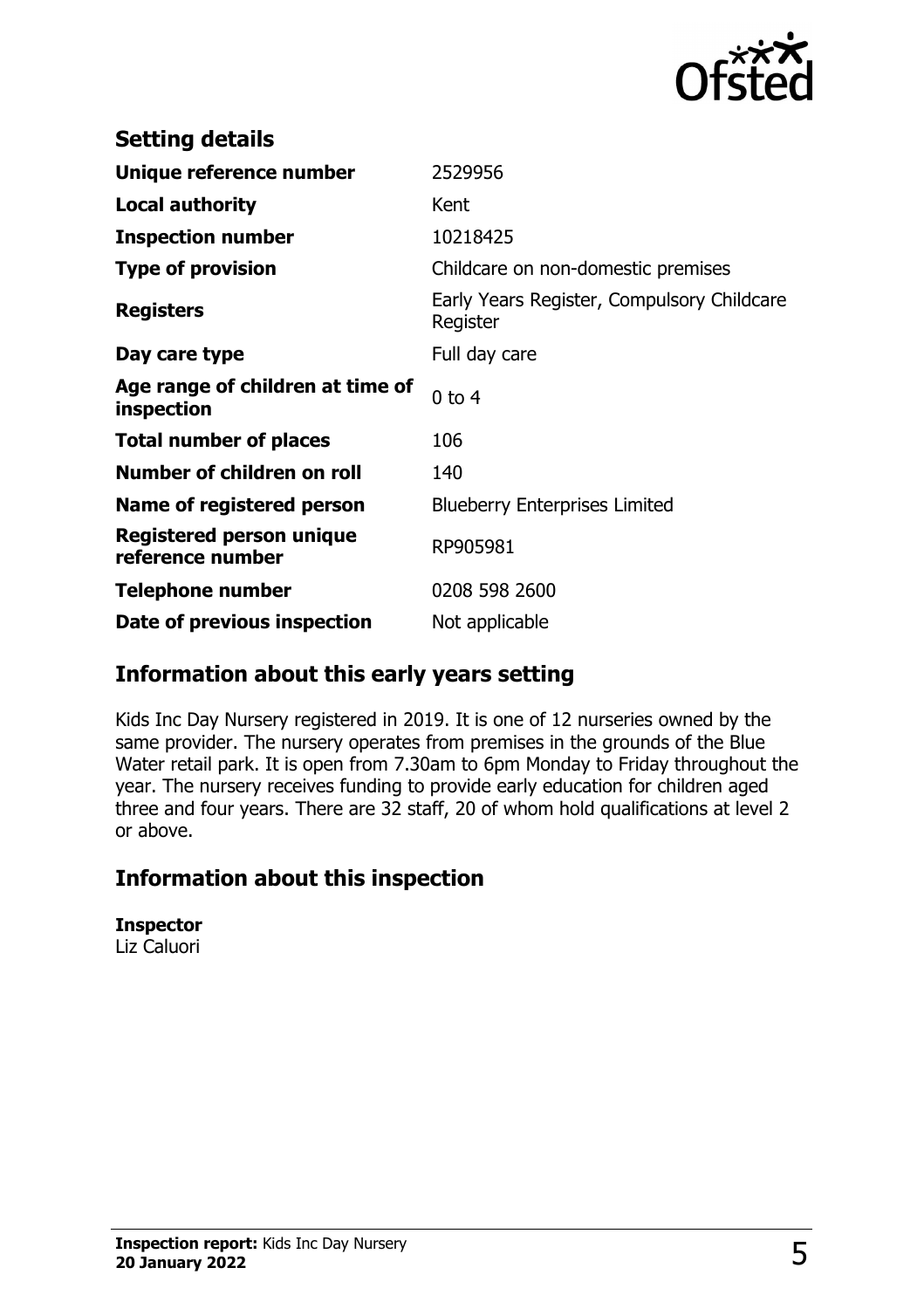

#### **Inspection activities**

- $\blacksquare$  This was the first routine inspection the provider received since the COVID-19 pandemic began. The inspector discussed the impact of the pandemic with the provider and has taken that into account in their evaluation of the provider.
- $\blacksquare$  The manager led the inspector on a walk around all areas of the setting and explained the intent behind the educational programmes for each room.
- $\blacksquare$  The inspector observed the interaction of staff and children engaged in a broad variety of activities.
- $\blacksquare$  The views of parents, expressed face-to-face and in writing, were taken into account.
- The inspector read a selection of relevant documentation.

We carried out this inspection under sections 49 and 50 of the Childcare Act 2006 on the quality and standards of provision that is registered on the Early Years Register. The registered person must ensure that this provision complies with the statutory framework for children's learning, development and care, known as the early years foundation stage.

If you are not happy with the inspection or the report, you can [complain to Ofsted](http://www.gov.uk/complain-ofsted-report).